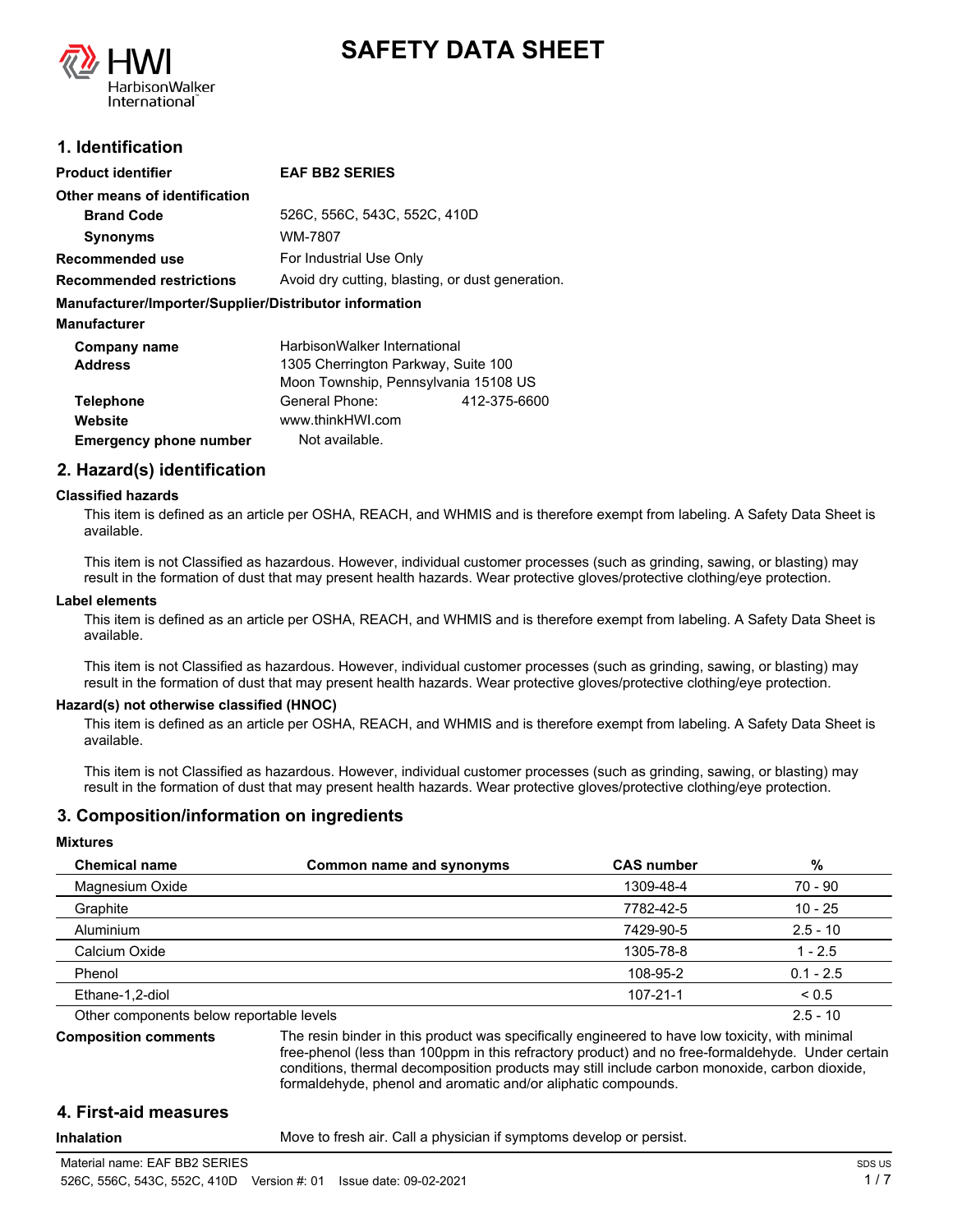| <b>Skin contact</b>                                                          | Wash off with soap and water. Get medical attention if irritation develops and persists.<br>Rinse with water. Get medical attention if irritation develops and persists. |
|------------------------------------------------------------------------------|--------------------------------------------------------------------------------------------------------------------------------------------------------------------------|
| Eye contact                                                                  |                                                                                                                                                                          |
| Ingestion                                                                    | Rinse mouth. Get medical attention if symptoms occur.                                                                                                                    |
| <b>Most important</b><br>symptoms/effects, acute and<br>delayed              | Direct contact with eyes may cause temporary irritation.                                                                                                                 |
| Indication of immediate<br>medical attention and special<br>treatment needed | Treat symptomatically.                                                                                                                                                   |
| 5. Fire-fighting measures                                                    |                                                                                                                                                                          |
| Suitable extinguishing media                                                 | Use fire-extinguishing media appropriate for surrounding materials.                                                                                                      |
| Unsuitable extinguishing<br>media                                            | Not available.                                                                                                                                                           |
| Specific hazards arising from<br>the chemical                                | Not applicable.                                                                                                                                                          |

## **6. Accidental release measures**

**and precautions for firefighters**

Special protective equipment Not available.

| <b>Personal precautions,</b><br>protective equipment and<br>emergency procedures | Keep unnecessary personnel away. For personal protection, see section 8 of the SDS.                                                                      |
|----------------------------------------------------------------------------------|----------------------------------------------------------------------------------------------------------------------------------------------------------|
| <b>Methods and materials for</b><br>containment and cleaning up                  | Stop the flow of material, if this is without risk. Following product recovery, flush area with water.<br>For waste disposal, see section 13 of the SDS. |
| <b>Environmental precautions</b>                                                 | Avoid discharge into drains, water courses or onto the ground.                                                                                           |
| 7 Handling and staggers                                                          |                                                                                                                                                          |

# **7. Handling and storage**

| Precautions for safe handling                                          | Observe good industrial hygiene practices.                          |
|------------------------------------------------------------------------|---------------------------------------------------------------------|
| <b>Conditions for safe storage,</b><br>including any incompatibilities | Store away from incompatible materials (see Section 10 of the SDS). |

# **8. Exposure controls/personal protection**

### **Occupational exposure limits**

## **US. OSHA Table Z-1 Limits for Air Contaminants (29 CFR 1910.1000)**

| <b>Components</b>                     | <b>Type</b> | Value             | <b>Form</b>          |
|---------------------------------------|-------------|-------------------|----------------------|
| Aluminium (CAS 7429-90-5)             | PEL         | $5$ mg/m $3$      | Respirable fraction. |
|                                       |             | $15 \text{ mg/m}$ | Total dust.          |
| Calcium Oxide (CAS<br>1305-78-8)      | PEL         | $5$ mg/m $3$      |                      |
| Graphite (CAS 7782-42-5)              | PEL         | $5$ mg/m $3$      | Respirable fraction. |
|                                       |             | 15 mg/m3          | Total dust.          |
| Magnesium Oxide (CAS<br>1309-48-4)    | PEL         | 15 mg/m3          | Total particulate.   |
| US. OSHA Table Z-3 (29 CFR 1910.1000) |             |                   |                      |
| <b>Components</b>                     | Type        | <b>Value</b>      | Form                 |
| Aluminium (CAS 7429-90-5)             | <b>TWA</b>  | $5$ mg/m $3$      | Respirable fraction. |
|                                       |             | 15 mg/m3          | Total dust.          |
|                                       |             | 50 mppcf          | Total dust.          |
|                                       |             | 15 mppcf          | Respirable fraction. |
| Graphite (CAS 7782-42-5)              | <b>TWA</b>  | 15 mppcf          |                      |
| Magnesium Oxide (CAS<br>1309-48-4)    | <b>TWA</b>  | $5$ mg/m $3$      | Respirable fraction. |
|                                       |             | $15 \text{ mg/m}$ | Total dust.          |
|                                       |             | 50 mppcf          | Total dust.          |
|                                       |             | 15 mppcf          | Respirable fraction. |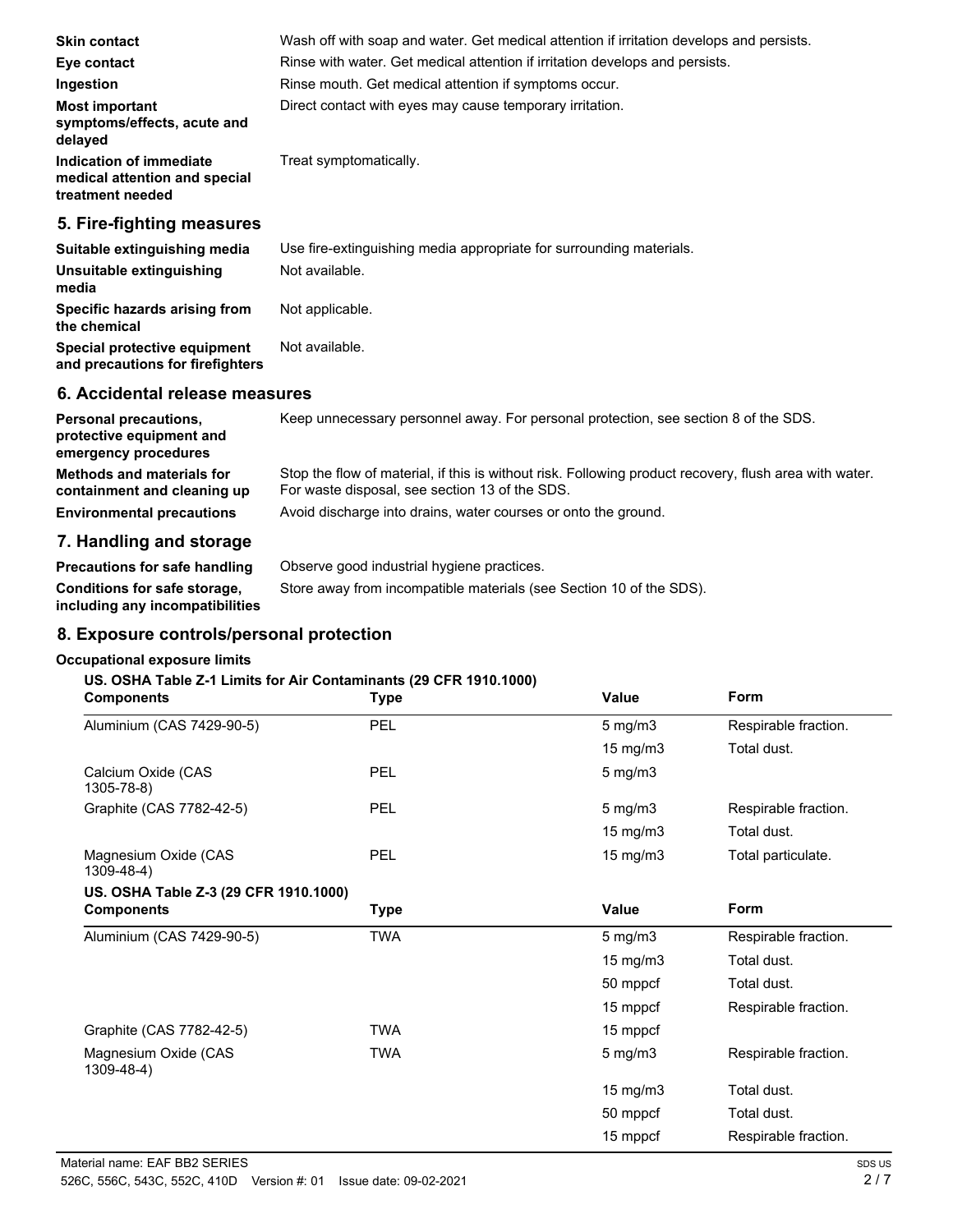| <b>US. ACGIH Threshold Limit Values</b><br><b>Components</b> | <b>Type</b>                                                                                                                                                                                                                                                                                                                                                                                            | Value          | Form                                  |
|--------------------------------------------------------------|--------------------------------------------------------------------------------------------------------------------------------------------------------------------------------------------------------------------------------------------------------------------------------------------------------------------------------------------------------------------------------------------------------|----------------|---------------------------------------|
| Aluminium (CAS 7429-90-5)                                    | <b>TWA</b>                                                                                                                                                                                                                                                                                                                                                                                             | 1 $mg/m3$      | Respirable fraction.                  |
| Calcium Oxide (CAS<br>1305-78-8)                             | TWA                                                                                                                                                                                                                                                                                                                                                                                                    | $2$ mg/m $3$   |                                       |
| Graphite (CAS 7782-42-5)                                     | <b>TWA</b>                                                                                                                                                                                                                                                                                                                                                                                             | $2$ mg/m $3$   | Respirable fraction.                  |
| Magnesium Oxide (CAS<br>1309-48-4)                           | <b>TWA</b>                                                                                                                                                                                                                                                                                                                                                                                             | 10 mg/m3       | Inhalable fraction.                   |
| US. NIOSH: Pocket Guide to Chemical Hazards                  |                                                                                                                                                                                                                                                                                                                                                                                                        |                |                                       |
| <b>Components</b>                                            | <b>Type</b>                                                                                                                                                                                                                                                                                                                                                                                            | Value          | Form                                  |
| Aluminium (CAS 7429-90-5)                                    | <b>TWA</b>                                                                                                                                                                                                                                                                                                                                                                                             | $5$ mg/m $3$   | Respirable.                           |
|                                                              |                                                                                                                                                                                                                                                                                                                                                                                                        | $5$ mg/m $3$   | Welding fume or<br>pyrophoric powder. |
|                                                              |                                                                                                                                                                                                                                                                                                                                                                                                        | 10 mg/m3       | Total                                 |
| Calcium Oxide (CAS<br>1305-78-8)                             | <b>TWA</b>                                                                                                                                                                                                                                                                                                                                                                                             | $2$ mg/m $3$   |                                       |
| Graphite (CAS 7782-42-5)                                     | <b>TWA</b>                                                                                                                                                                                                                                                                                                                                                                                             | $2.5$ mg/m $3$ | Respirable.                           |
| <b>Biological limit values</b>                               | No biological exposure limits noted for the ingredient(s).                                                                                                                                                                                                                                                                                                                                             |                |                                       |
| <b>Exposure guidelines</b>                                   | The resin binder in this product was specifically engineered to have low toxicity, with minimal<br>free-phenol (less than 100ppm in this refractory product) and no free-formaldehyde. Under certain<br>conditions, thermal decomposition products may still include carbon monoxide, carbon dioxide,<br>formaldehyde, phenol and aromatic and/or aliphatic compounds.                                 |                |                                       |
| Appropriate engineering<br>controls                          | Good general ventilation (typically 10 air changes per hour) should be used. Ventilation rates<br>should be matched to conditions. If applicable, use process enclosures, local exhaust ventilation,<br>or other engineering controls to maintain airborne levels below recommended exposure limits. If<br>exposure limits have not been established, maintain airborne levels to an acceptable level. |                |                                       |
|                                                              | Individual protection measures, such as personal protective equipment                                                                                                                                                                                                                                                                                                                                  |                |                                       |
| <b>Eye/face protection</b>                                   | Wear safety glasses with side shields (or goggles).                                                                                                                                                                                                                                                                                                                                                    |                |                                       |
| <b>Skin protection</b>                                       |                                                                                                                                                                                                                                                                                                                                                                                                        |                |                                       |
| <b>Hand protection</b>                                       | Suitable gloves can be recommended by the glove supplier.                                                                                                                                                                                                                                                                                                                                              |                |                                       |
| Other                                                        | Wear suitable protective clothing.                                                                                                                                                                                                                                                                                                                                                                     |                |                                       |
| <b>Respiratory protection</b>                                | Use a NIOSH/MSHA approved respirator if there is a risk of exposure to dust/fume at levels<br>exceeding the exposure limits.                                                                                                                                                                                                                                                                           |                |                                       |
| <b>Thermal hazards</b>                                       | Wear appropriate thermal protective clothing, when necessary.                                                                                                                                                                                                                                                                                                                                          |                |                                       |
|                                                              |                                                                                                                                                                                                                                                                                                                                                                                                        |                |                                       |

**General hygiene considerations**

Always observe good personal hygiene measures, such as washing after handling the material and before eating, drinking, and/or smoking. Routinely wash work clothing and protective equipment to remove contaminants.

# **9. Physical and chemical properties**

 $\mathbb{Z}$ 

| Appearance                                 |                            |
|--------------------------------------------|----------------------------|
| <b>Physical state</b>                      | Solid.                     |
| Form                                       | Brick or Cast Shape Solid. |
| Color                                      | Not available.             |
| Odor                                       | Not available.             |
| Odor threshold                             | Not available.             |
| рH                                         | Not available.             |
| <b>Melting point/freezing point</b>        | Not available.             |
| Initial boiling point and boiling<br>range | Not available.             |
| <b>Flash point</b>                         | Not available.             |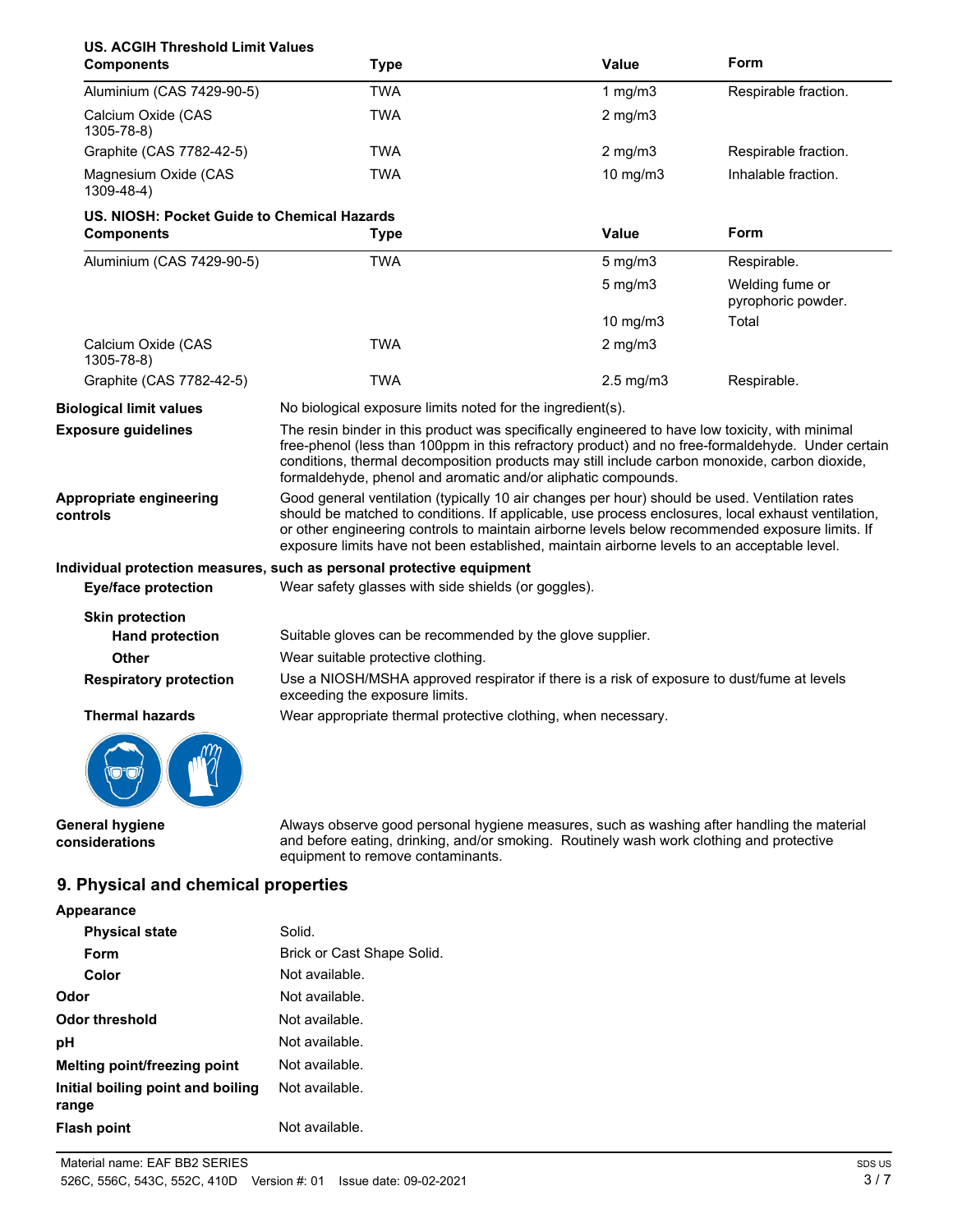| <b>Evaporation rate</b>                           | Not available.                                                                                                                                                                                                                                                                                                                                                                                                                                                                                                                                                                                                                                                                                                                                                                                                                                                                                                                                                                                                                                                                                                                                                                                                                                                                                         |
|---------------------------------------------------|--------------------------------------------------------------------------------------------------------------------------------------------------------------------------------------------------------------------------------------------------------------------------------------------------------------------------------------------------------------------------------------------------------------------------------------------------------------------------------------------------------------------------------------------------------------------------------------------------------------------------------------------------------------------------------------------------------------------------------------------------------------------------------------------------------------------------------------------------------------------------------------------------------------------------------------------------------------------------------------------------------------------------------------------------------------------------------------------------------------------------------------------------------------------------------------------------------------------------------------------------------------------------------------------------------|
| Flammability (solid, gas)                         | Not available.                                                                                                                                                                                                                                                                                                                                                                                                                                                                                                                                                                                                                                                                                                                                                                                                                                                                                                                                                                                                                                                                                                                                                                                                                                                                                         |
| Upper/lower flammability or explosive limits      |                                                                                                                                                                                                                                                                                                                                                                                                                                                                                                                                                                                                                                                                                                                                                                                                                                                                                                                                                                                                                                                                                                                                                                                                                                                                                                        |
| <b>Flammability limit - lower</b><br>(%)          | Not available.                                                                                                                                                                                                                                                                                                                                                                                                                                                                                                                                                                                                                                                                                                                                                                                                                                                                                                                                                                                                                                                                                                                                                                                                                                                                                         |
| <b>Flammability limit - upper</b><br>(%)          | Not available.                                                                                                                                                                                                                                                                                                                                                                                                                                                                                                                                                                                                                                                                                                                                                                                                                                                                                                                                                                                                                                                                                                                                                                                                                                                                                         |
| Explosive limit - lower (%)                       | Not available.                                                                                                                                                                                                                                                                                                                                                                                                                                                                                                                                                                                                                                                                                                                                                                                                                                                                                                                                                                                                                                                                                                                                                                                                                                                                                         |
| Explosive limit - upper (%)                       | Not available.                                                                                                                                                                                                                                                                                                                                                                                                                                                                                                                                                                                                                                                                                                                                                                                                                                                                                                                                                                                                                                                                                                                                                                                                                                                                                         |
| Vapor pressure                                    | Not available.                                                                                                                                                                                                                                                                                                                                                                                                                                                                                                                                                                                                                                                                                                                                                                                                                                                                                                                                                                                                                                                                                                                                                                                                                                                                                         |
| Vapor density                                     | Not available.                                                                                                                                                                                                                                                                                                                                                                                                                                                                                                                                                                                                                                                                                                                                                                                                                                                                                                                                                                                                                                                                                                                                                                                                                                                                                         |
| <b>Relative density</b>                           | Not available.                                                                                                                                                                                                                                                                                                                                                                                                                                                                                                                                                                                                                                                                                                                                                                                                                                                                                                                                                                                                                                                                                                                                                                                                                                                                                         |
| Solubility(ies)                                   |                                                                                                                                                                                                                                                                                                                                                                                                                                                                                                                                                                                                                                                                                                                                                                                                                                                                                                                                                                                                                                                                                                                                                                                                                                                                                                        |
| Solubility (water)                                | Not available.                                                                                                                                                                                                                                                                                                                                                                                                                                                                                                                                                                                                                                                                                                                                                                                                                                                                                                                                                                                                                                                                                                                                                                                                                                                                                         |
| <b>Partition coefficient</b><br>(n-octanol/water) | Not available.                                                                                                                                                                                                                                                                                                                                                                                                                                                                                                                                                                                                                                                                                                                                                                                                                                                                                                                                                                                                                                                                                                                                                                                                                                                                                         |
| <b>Auto-ignition temperature</b>                  | Not available.                                                                                                                                                                                                                                                                                                                                                                                                                                                                                                                                                                                                                                                                                                                                                                                                                                                                                                                                                                                                                                                                                                                                                                                                                                                                                         |
| <b>Decomposition temperature</b>                  | Not available.                                                                                                                                                                                                                                                                                                                                                                                                                                                                                                                                                                                                                                                                                                                                                                                                                                                                                                                                                                                                                                                                                                                                                                                                                                                                                         |
| <b>Viscosity</b>                                  | Not available.                                                                                                                                                                                                                                                                                                                                                                                                                                                                                                                                                                                                                                                                                                                                                                                                                                                                                                                                                                                                                                                                                                                                                                                                                                                                                         |
| <b>Other information</b>                          |                                                                                                                                                                                                                                                                                                                                                                                                                                                                                                                                                                                                                                                                                                                                                                                                                                                                                                                                                                                                                                                                                                                                                                                                                                                                                                        |
| <b>Explosive properties</b>                       | Not explosive.                                                                                                                                                                                                                                                                                                                                                                                                                                                                                                                                                                                                                                                                                                                                                                                                                                                                                                                                                                                                                                                                                                                                                                                                                                                                                         |
| <b>Oxidizing properties</b>                       | Not oxidizing.                                                                                                                                                                                                                                                                                                                                                                                                                                                                                                                                                                                                                                                                                                                                                                                                                                                                                                                                                                                                                                                                                                                                                                                                                                                                                         |
| 10. Stability and reactivity                      |                                                                                                                                                                                                                                                                                                                                                                                                                                                                                                                                                                                                                                                                                                                                                                                                                                                                                                                                                                                                                                                                                                                                                                                                                                                                                                        |
| Reactivity                                        | The product is stable and non-reactive under normal conditions of use, storage and transport.                                                                                                                                                                                                                                                                                                                                                                                                                                                                                                                                                                                                                                                                                                                                                                                                                                                                                                                                                                                                                                                                                                                                                                                                          |
| <b>Chemical stability</b>                         | Material is stable under normal conditions.                                                                                                                                                                                                                                                                                                                                                                                                                                                                                                                                                                                                                                                                                                                                                                                                                                                                                                                                                                                                                                                                                                                                                                                                                                                            |
| <b>Possibility of hazardous</b><br>reactions      | No dangerous reaction known under conditions of normal use.                                                                                                                                                                                                                                                                                                                                                                                                                                                                                                                                                                                                                                                                                                                                                                                                                                                                                                                                                                                                                                                                                                                                                                                                                                            |
| <b>Conditions to avoid</b>                        | Contact with incompatible materials. Refractories containing crystalline silica may, after service,<br>contain more or less crystalline silica. Care must be taken to avoid and/or control dust from<br>demolition. If in doubt of the proper protection, seek advice from a safety professional.                                                                                                                                                                                                                                                                                                                                                                                                                                                                                                                                                                                                                                                                                                                                                                                                                                                                                                                                                                                                      |
|                                                   | The organic binder in this product falls into a class known as phenolic resin. Refractory products<br>using this type of binder are supplied in two forms, (1) shaped products such as brick and (2)<br>monolithics/specialties such as refractory plastics and rams. The hazards associated with<br>phenolic resin are different in the two forms. For pre-cured shapes (brick), the binder has been<br>reacted or polymerized by heat to its solid form prior to shipment. On decomposition by heating,<br>where there is sufficient air and heating rate, the gaseous products are mostly carbon dioxide and<br>water. Under low or limited oxygen supply, decomposition products during heat-up and early<br>service may include phenol, as well as aromatic and/or aliphatic derivatives. After a campaign in<br>service, this refractory product should be completely coked and in that condition the material for<br>disposal would be carbon and an inorganic oxide. During field installation of non-cured unshaped<br>products (monolithics), there is a possibility of exposure to trace amounts of phenol by skin contact<br>and inhalation. After the product has been heated to high temperatures in service, it will have<br>similar decomposition characteristics to pre-cured shapes. |
| Incompatible materials                            | Strong oxidizing agents.<br>Incompatibility is based strictly upon potential theoretical reactions between chemicals and may<br>not be specific to industrial application exposure.                                                                                                                                                                                                                                                                                                                                                                                                                                                                                                                                                                                                                                                                                                                                                                                                                                                                                                                                                                                                                                                                                                                    |
| <b>Hazardous decomposition</b><br>products        | No hazardous decomposition products are known.                                                                                                                                                                                                                                                                                                                                                                                                                                                                                                                                                                                                                                                                                                                                                                                                                                                                                                                                                                                                                                                                                                                                                                                                                                                         |
| 11. Toxicological information                     |                                                                                                                                                                                                                                                                                                                                                                                                                                                                                                                                                                                                                                                                                                                                                                                                                                                                                                                                                                                                                                                                                                                                                                                                                                                                                                        |
| Information on likely routes of exposure          |                                                                                                                                                                                                                                                                                                                                                                                                                                                                                                                                                                                                                                                                                                                                                                                                                                                                                                                                                                                                                                                                                                                                                                                                                                                                                                        |
|                                                   |                                                                                                                                                                                                                                                                                                                                                                                                                                                                                                                                                                                                                                                                                                                                                                                                                                                                                                                                                                                                                                                                                                                                                                                                                                                                                                        |

| <b>Inhalation</b>   | No adverse effects due to inhalation are expected.       |
|---------------------|----------------------------------------------------------|
| <b>Skin contact</b> | No adverse effects due to skin contact are expected.     |
| Eye contact         | Direct contact with eyes may cause temporary irritation. |
| Ingestion           | Expected to be a low ingestion hazard.                   |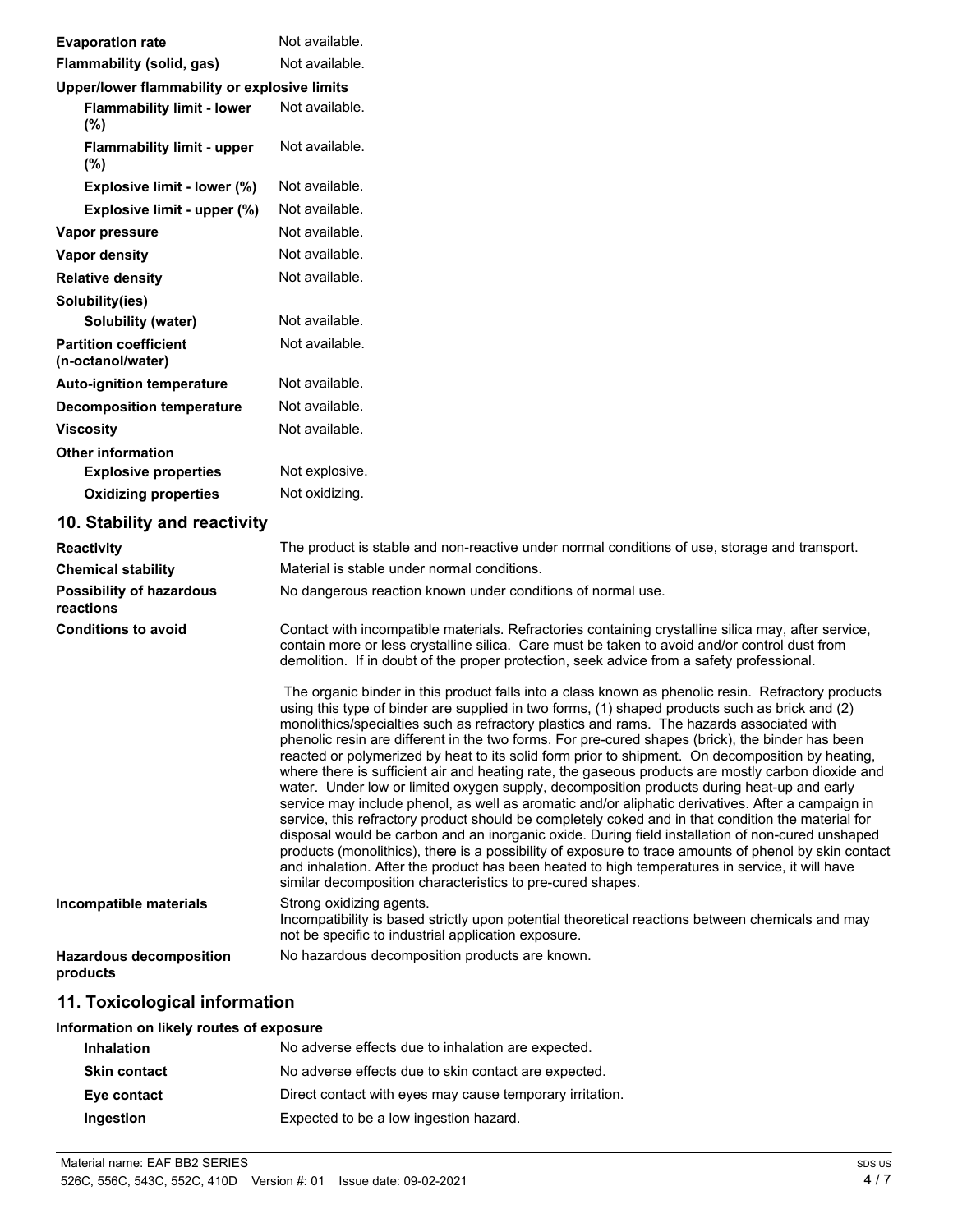| Symptoms related to the<br>physical, chemical and<br>toxicological characteristics | Direct contact with eyes may cause temporary irritation.                                                                                                                                                                                                                                                                         |
|------------------------------------------------------------------------------------|----------------------------------------------------------------------------------------------------------------------------------------------------------------------------------------------------------------------------------------------------------------------------------------------------------------------------------|
| Information on toxicological effects                                               |                                                                                                                                                                                                                                                                                                                                  |
| <b>Acute toxicity</b>                                                              | Not available.                                                                                                                                                                                                                                                                                                                   |
| <b>Skin corrosion/irritation</b>                                                   | Prolonged skin contact may cause temporary irritation.                                                                                                                                                                                                                                                                           |
| Serious eye damage/eye<br>irritation                                               | Direct contact with eyes may cause temporary irritation.                                                                                                                                                                                                                                                                         |
| Respiratory or skin sensitization                                                  |                                                                                                                                                                                                                                                                                                                                  |
| <b>Respiratory sensitization</b>                                                   | Not a respiratory sensitizer.                                                                                                                                                                                                                                                                                                    |
| <b>Skin sensitization</b>                                                          | This product is not expected to cause skin sensitization.                                                                                                                                                                                                                                                                        |
| Germ cell mutagenicity                                                             | No data available to indicate product or any components present at greater than 0.1% are<br>mutagenic or genotoxic.                                                                                                                                                                                                              |
| Carcinogenicity                                                                    | Not classifiable as to carcinogenicity to humans.                                                                                                                                                                                                                                                                                |
| IARC Monographs. Overall Evaluation of Carcinogenicity                             |                                                                                                                                                                                                                                                                                                                                  |
| Not listed.                                                                        | OSHA Specifically Regulated Substances (29 CFR 1910.1001-1052)                                                                                                                                                                                                                                                                   |
| Not regulated.                                                                     | US. National Toxicology Program (NTP) Report on Carcinogens                                                                                                                                                                                                                                                                      |
| Not listed.                                                                        |                                                                                                                                                                                                                                                                                                                                  |
| <b>Reproductive toxicity</b>                                                       | This product is not expected to cause reproductive or developmental effects.                                                                                                                                                                                                                                                     |
| Specific target organ toxicity -<br>single exposure                                | Not classified.                                                                                                                                                                                                                                                                                                                  |
| Specific target organ toxicity -<br>repeated exposure                              | Not classified.                                                                                                                                                                                                                                                                                                                  |
| <b>Aspiration hazard</b>                                                           | Not an aspiration hazard.                                                                                                                                                                                                                                                                                                        |
| 12. Ecological information                                                         |                                                                                                                                                                                                                                                                                                                                  |
| <b>Ecotoxicity</b>                                                                 | The product is not classified as environmentally hazardous. However, this does not exclude the<br>possibility that large or frequent spills can have a harmful or damaging effect on the environment.                                                                                                                            |
| Persistence and degradability<br><b>Bioaccumulative potential</b>                  | No data is available on the degradability of any ingredients in the mixture.                                                                                                                                                                                                                                                     |
| <b>Mobility in soil</b>                                                            | No data available.                                                                                                                                                                                                                                                                                                               |
| Other adverse effects                                                              | No other adverse environmental effects (e.g. ozone depletion, photochemical ozone creation<br>potential, endocrine disruption, global warming potential) are expected from this component.                                                                                                                                       |
| 13. Disposal considerations                                                        |                                                                                                                                                                                                                                                                                                                                  |
| <b>Disposal instructions</b>                                                       | This product, in its present state, when discarded or disposed of, is not a hazardous waste<br>according to Federal regulations (40 CFR 261.4 (b)(4)). Under RCRA, it is the responsibility of the<br>user of the product to determine, at the time of disposal, whether the product meets RCRA criteria<br>for hazardous waste. |
| Hazardous waste code                                                               | Since this product is used in several industries, no Waste Code can be provided by the supplier.<br>The Waste Code should be determined in arrangement with your waste disposal partner or the<br>responsible authority.                                                                                                         |
| Waste from residues / unused<br>products                                           | Not available.                                                                                                                                                                                                                                                                                                                   |
| <b>Contaminated packaging</b>                                                      | Not available.                                                                                                                                                                                                                                                                                                                   |
| 14. Transport information                                                          |                                                                                                                                                                                                                                                                                                                                  |
| <b>DOT</b>                                                                         |                                                                                                                                                                                                                                                                                                                                  |

# Not regulated as dangerous goods.

# **IATA**

Not regulated as dangerous goods.

# **IMDG**

Not regulated as dangerous goods.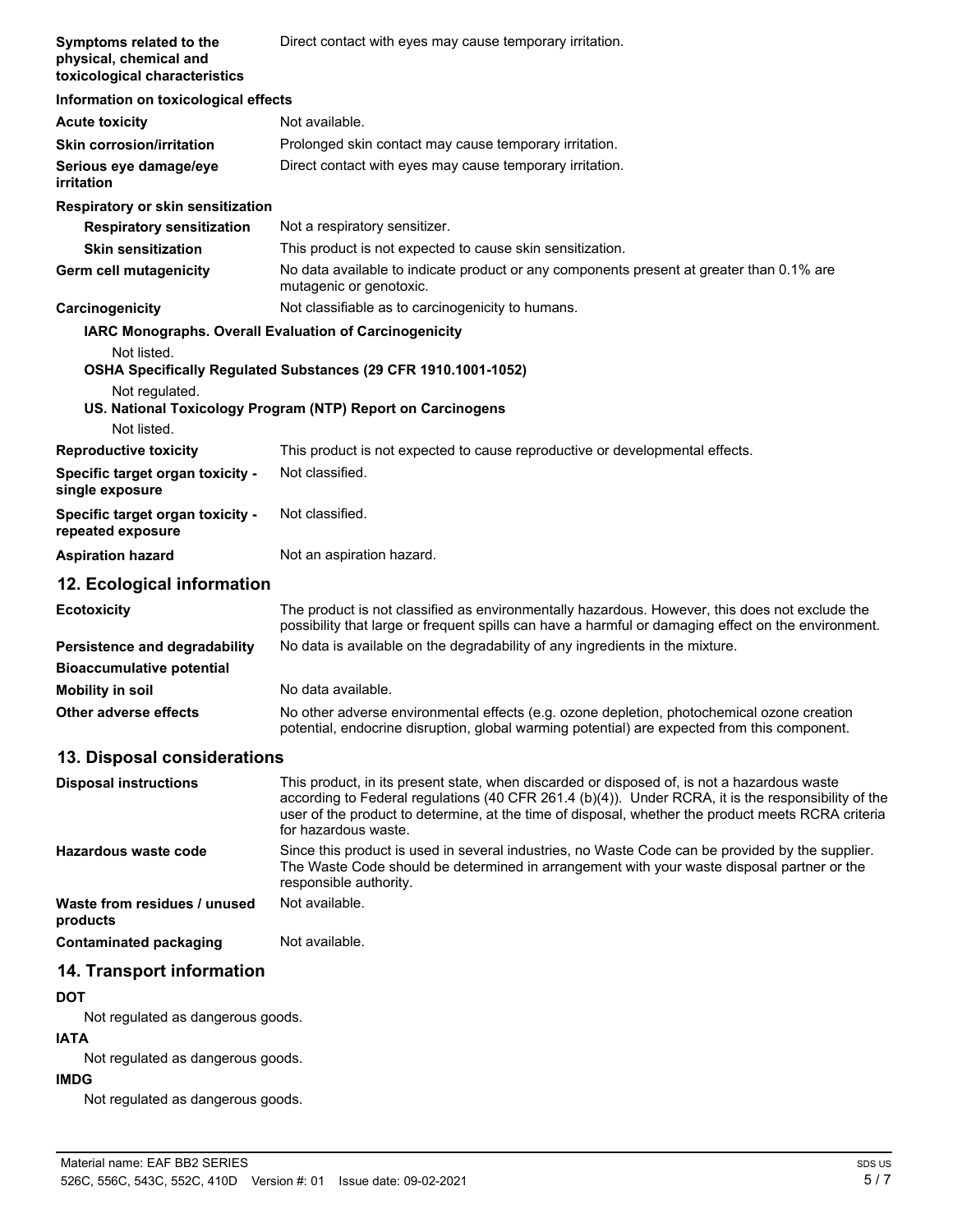# **15. Regulatory information**

| <b>US federal regulations</b>                                                    | This product is not known to be a "Hazardous Chemical" as defined by the OSHA Hazard<br>Communication Standard, 29 CFR 1910.1200. All chemical substances in this product are listed<br>on the TSCA chemical substance inventory where required. |                                                                                                                                                                                                                                                                                                    |            |                        |
|----------------------------------------------------------------------------------|--------------------------------------------------------------------------------------------------------------------------------------------------------------------------------------------------------------------------------------------------|----------------------------------------------------------------------------------------------------------------------------------------------------------------------------------------------------------------------------------------------------------------------------------------------------|------------|------------------------|
| TSCA Section 12(b) Export Notification (40 CFR 707, Subpt. D)                    |                                                                                                                                                                                                                                                  |                                                                                                                                                                                                                                                                                                    |            |                        |
| Not regulated.<br>CERCLA Hazardous Substance List (40 CFR 302.4)                 |                                                                                                                                                                                                                                                  |                                                                                                                                                                                                                                                                                                    |            |                        |
| Not listed.<br><b>SARA 304 Emergency release notification</b>                    |                                                                                                                                                                                                                                                  |                                                                                                                                                                                                                                                                                                    |            |                        |
| Not regulated.                                                                   |                                                                                                                                                                                                                                                  |                                                                                                                                                                                                                                                                                                    |            |                        |
| OSHA Specifically Regulated Substances (29 CFR 1910.1001-1052)                   |                                                                                                                                                                                                                                                  |                                                                                                                                                                                                                                                                                                    |            |                        |
| Not regulated.                                                                   |                                                                                                                                                                                                                                                  |                                                                                                                                                                                                                                                                                                    |            |                        |
| Superfund Amendments and Reauthorization Act of 1986 (SARA)                      |                                                                                                                                                                                                                                                  |                                                                                                                                                                                                                                                                                                    |            |                        |
| SARA 302 Extremely hazardous substance                                           |                                                                                                                                                                                                                                                  |                                                                                                                                                                                                                                                                                                    |            |                        |
| Not listed.                                                                      |                                                                                                                                                                                                                                                  |                                                                                                                                                                                                                                                                                                    |            |                        |
| SARA 311/312 Hazardous<br>chemical                                               | No (Exempt)                                                                                                                                                                                                                                      |                                                                                                                                                                                                                                                                                                    |            |                        |
| SARA 313 (TRI reporting)                                                         |                                                                                                                                                                                                                                                  |                                                                                                                                                                                                                                                                                                    |            |                        |
| <b>Chemical name</b>                                                             |                                                                                                                                                                                                                                                  | <b>CAS number</b>                                                                                                                                                                                                                                                                                  | % by wt.   |                        |
| Aluminium                                                                        |                                                                                                                                                                                                                                                  | 7429-90-5                                                                                                                                                                                                                                                                                          | $2.5 - 10$ |                        |
| Other federal regulations                                                        |                                                                                                                                                                                                                                                  |                                                                                                                                                                                                                                                                                                    |            |                        |
| Clean Air Act (CAA) Section 112 Hazardous Air Pollutants (HAPs) List             |                                                                                                                                                                                                                                                  |                                                                                                                                                                                                                                                                                                    |            |                        |
| Not regulated.                                                                   |                                                                                                                                                                                                                                                  |                                                                                                                                                                                                                                                                                                    |            |                        |
| Clean Air Act (CAA) Section 112(r) Accidental Release Prevention (40 CFR 68.130) |                                                                                                                                                                                                                                                  |                                                                                                                                                                                                                                                                                                    |            |                        |
| Not regulated.                                                                   |                                                                                                                                                                                                                                                  |                                                                                                                                                                                                                                                                                                    |            |                        |
| <b>Safe Drinking Water Act</b><br>(SDWA)                                         | Not regulated.                                                                                                                                                                                                                                   |                                                                                                                                                                                                                                                                                                    |            |                        |
| <b>US state regulations</b>                                                      |                                                                                                                                                                                                                                                  |                                                                                                                                                                                                                                                                                                    |            |                        |
| <b>California Proposition 65</b>                                                 |                                                                                                                                                                                                                                                  |                                                                                                                                                                                                                                                                                                    |            |                        |
|                                                                                  |                                                                                                                                                                                                                                                  | <b>WARNING:</b> This product can expose you to Formaldehyde, which is known to the State of California to cause<br>cancer, and Ethane-1,2-diol, which is known to the State of California to cause birth defects or<br>other reproductive harm. For more information go to www.P65Warnings.ca.gov. |            |                        |
| California Proposition 65 - CRT: Listed date/Developmental toxin                 |                                                                                                                                                                                                                                                  |                                                                                                                                                                                                                                                                                                    |            |                        |
| Ethane-1,2-diol (CAS 107-21-1)                                                   |                                                                                                                                                                                                                                                  | Listed: June 19, 2015                                                                                                                                                                                                                                                                              |            |                        |
| subd. (a))                                                                       |                                                                                                                                                                                                                                                  | US. California. Candidate Chemicals List. Safer Consumer Products Regulations (Cal. Code Regs, tit. 22, 69502.3,                                                                                                                                                                                   |            |                        |
| Aluminium (CAS 7429-90-5)<br>Magnesium Oxide (CAS 1309-48-4)                     |                                                                                                                                                                                                                                                  |                                                                                                                                                                                                                                                                                                    |            |                        |
| <b>International Inventories</b>                                                 |                                                                                                                                                                                                                                                  |                                                                                                                                                                                                                                                                                                    |            |                        |
| Country(s) or region                                                             | <b>Inventory name</b>                                                                                                                                                                                                                            |                                                                                                                                                                                                                                                                                                    |            | On inventory (yes/no)* |
| Australia                                                                        |                                                                                                                                                                                                                                                  | Australian Inventory of Chemical Substances (AICS)                                                                                                                                                                                                                                                 |            | Yes                    |
| Canada                                                                           | Domestic Substances List (DSL)                                                                                                                                                                                                                   |                                                                                                                                                                                                                                                                                                    |            | Yes                    |
| Canada                                                                           |                                                                                                                                                                                                                                                  | Non-Domestic Substances List (NDSL)                                                                                                                                                                                                                                                                |            | No                     |
| China                                                                            |                                                                                                                                                                                                                                                  | Inventory of Existing Chemical Substances in China (IECSC)                                                                                                                                                                                                                                         |            | Yes                    |
| Europe                                                                           | Substances (EINECS)                                                                                                                                                                                                                              | European Inventory of Existing Commercial Chemical                                                                                                                                                                                                                                                 |            | No                     |
| Europe                                                                           |                                                                                                                                                                                                                                                  | European List of Notified Chemical Substances (ELINCS)                                                                                                                                                                                                                                             |            | No                     |
| Japan                                                                            |                                                                                                                                                                                                                                                  | Inventory of Existing and New Chemical Substances (ENCS)                                                                                                                                                                                                                                           |            | No                     |
| Korea                                                                            | Existing Chemicals List (ECL)                                                                                                                                                                                                                    |                                                                                                                                                                                                                                                                                                    |            | Yes                    |

New Zealand New Zealand Inventory No